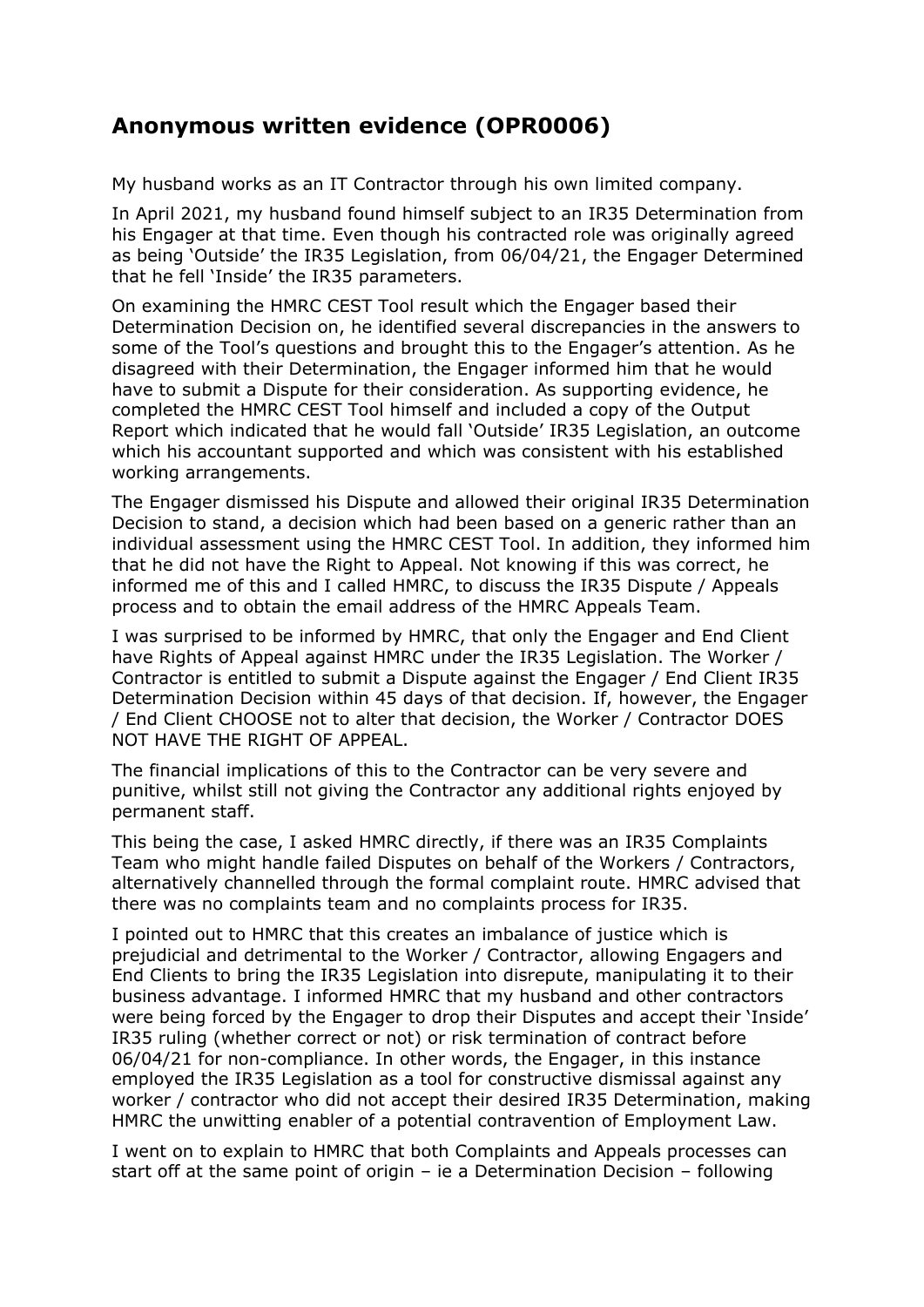parallel escalation routes – until they converge again at Judicial Review. Furthermore, I informed them that the absence of these processes at the preliminary levels of standard escalation does not exclude the Worker / Contractor from picking up the formal Complaint Process at the MP entry point and added that we would be contacting our MP accordingly, which we did.

As the IR35 Determination Process is a subjective one, without the Right of Appeal being available to the Worker / Contractor, this leaves the process open to such abuse in the absence of an independent overseer to police it. In addition, as the Right of Appeal is only exclusively available to the Engager / Client, this ensures that HMRC will never be aware of any Disputes submitted by the Worker / Contractor to the Engager / End Client, unless they choose to volunteer that information to HMRC. As there is no Appeals Process to consider Worker / Contractor IR35 Appeals, HMRC have no requirement to request such information and will remain oblivious to any abuses of their CEST Tool and IR35 Determination Process, especially when there is no Complaint Process in place to allow an alternative path to a remedy.

Consequently, this situation will ensure that the statistics of these futile Disputes will never be captured for reporting through the Freedom of Information Act and MPs will never be able to extrapolate the true, devastating impact of the misuse of the IR35 Legislation against Workers / Contractors.

We asked our MP, therefore, to offer his support to our complaint and escalate it to HMRC for investigation and resolution. We also asked him to raise this matter in the House of Commons with the proposal to rectify the IR35 Legislation so that it attracted the full support of either the existing 'complete' Appeals process employed elsewhere by HMRC, or allowed the channelling of grievances via the standard HMRC Complaint escalation process. The response we received from our MP and HMRC directed us to take the Engager to an Employment Tribunal on the matter and negated to answer the issue regarding how HMRC cannibalised the standard Appeals Process inappropriately and failed to provide any teams of staff to deal with any complaints or appeals arising from the IR35 Legislation.

Being conversant with the Courts and Tribunal Service standard Appeals Process, I decided to contact the Upper Tribunal Taxation Chambers, to find out if they were aware of the IR35 situation and to seek their advice. The gentleman I spoke to was very surprised to hear what I had to say and recommended that I approach HM Treasury to invite them to comment and to look into the matter. So, on their advice, I wrote to HM Treasury Minister on 31/08/21 and 20/09/21 and only received a summary acknowledgement to the latter. Approximately 2 weeks ago, still not having received a response from HM Treasury Minister, I contacted our MP's office to inform him of this and to ask if if he could chase up a response on our behalf. To date, we have heard nothing from the MP or the HM Treasury Minister.

To assist in the understanding of the Dispute and Complaint argument, please refer to the process diagrams below. We hope that this will help demonstrate what is currently not happening.

Note. The first process map below, represents the IR35 Determination Disputes and Appeals Process as it exists currently and reflects the two Determination Decision paths applied, dependent upon whether your role is that of Engager / Client or Worker / Contractor.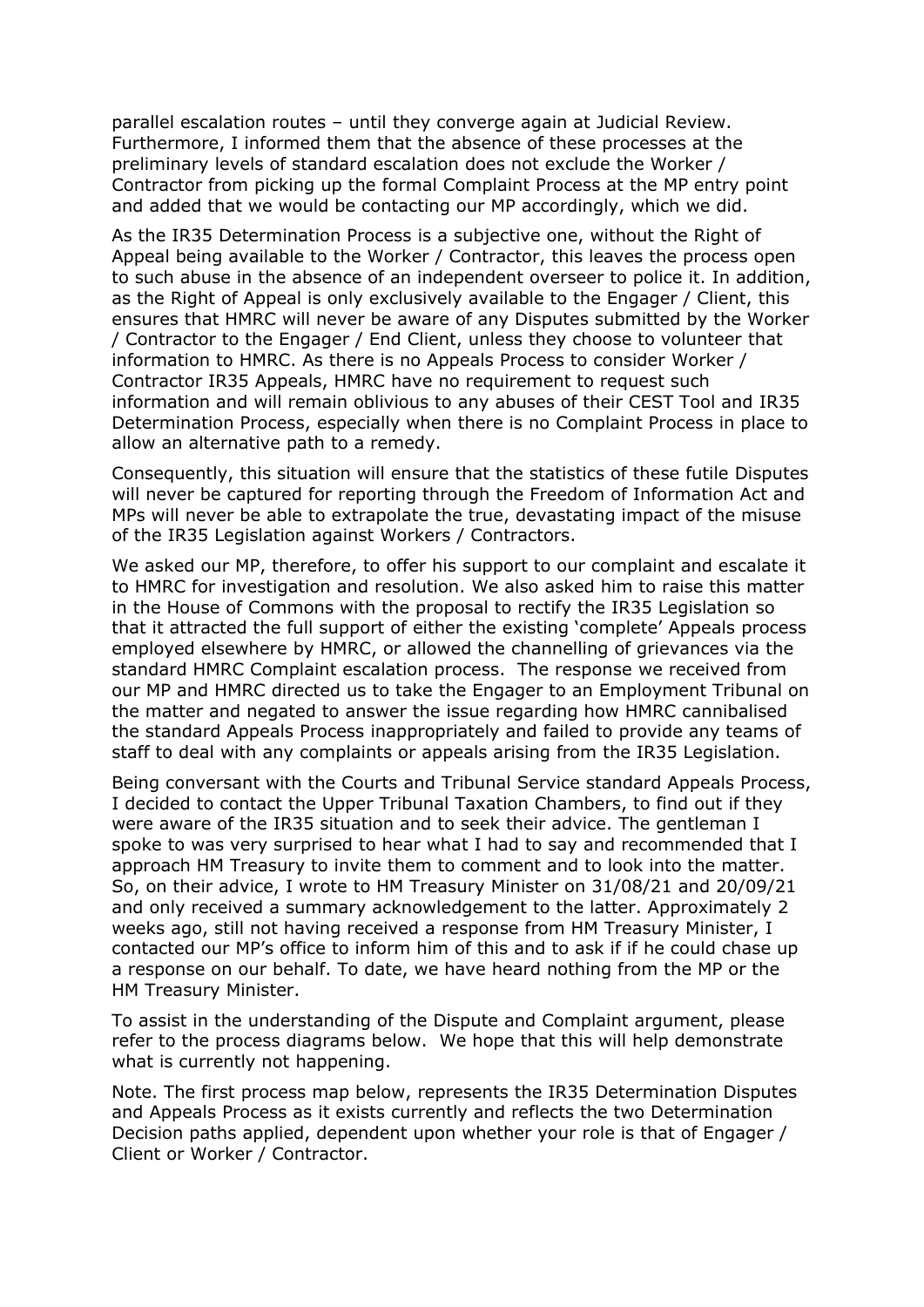In a standard Appeals Process, there is only one Determination Decision from which a Dispute arises. When a Dispute fails, the same individual usually escalates their case to Appeal and (if allowed) can continue to escalate up to Judicial Review. HMRC have erroneously split the Dispute / Appeals Process into two separate IR35 Determination Decisions, one which defines the Worker / Contract role whilst the other defines the Engager / Client. Each of these Determination Decisions are separate entities but the IR35 Determination Process allows the Engager / Client Determination Decision to Supersede that of the Worker / Contractor Determination Decision – thus eliminating the path of escalation for the Worker / Contractor Dispute.

Both the Engager / Client and the Worker / Contractor should have separate IR35 Determination Processes with their corresponding paths of escalation from Dispute to Appeal and upwards.

The second process map, represents the 'non-existent' IR35 Complaint Process which does in part exist but, only from the MP's entry into the process.

The third and fourth process maps represent the standard existing models for actioning HMRC Appeals and Complaints. It is these processes which should fully support the IR35 Legislation to ensure that it is not misused in the Engager / Client business interest.



## As Is IR35 Determination Decision Butterfly Dispute / Appeal Process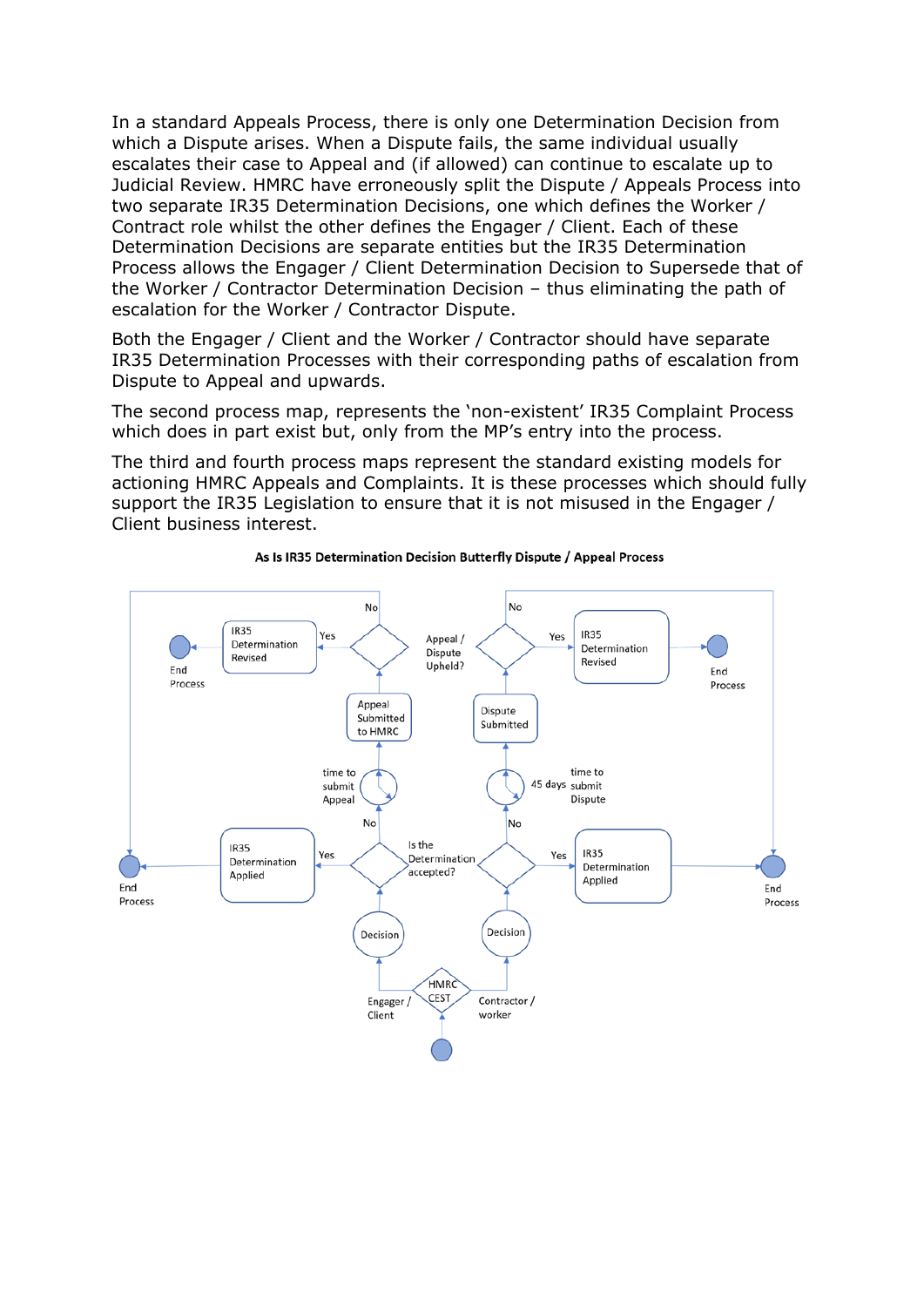